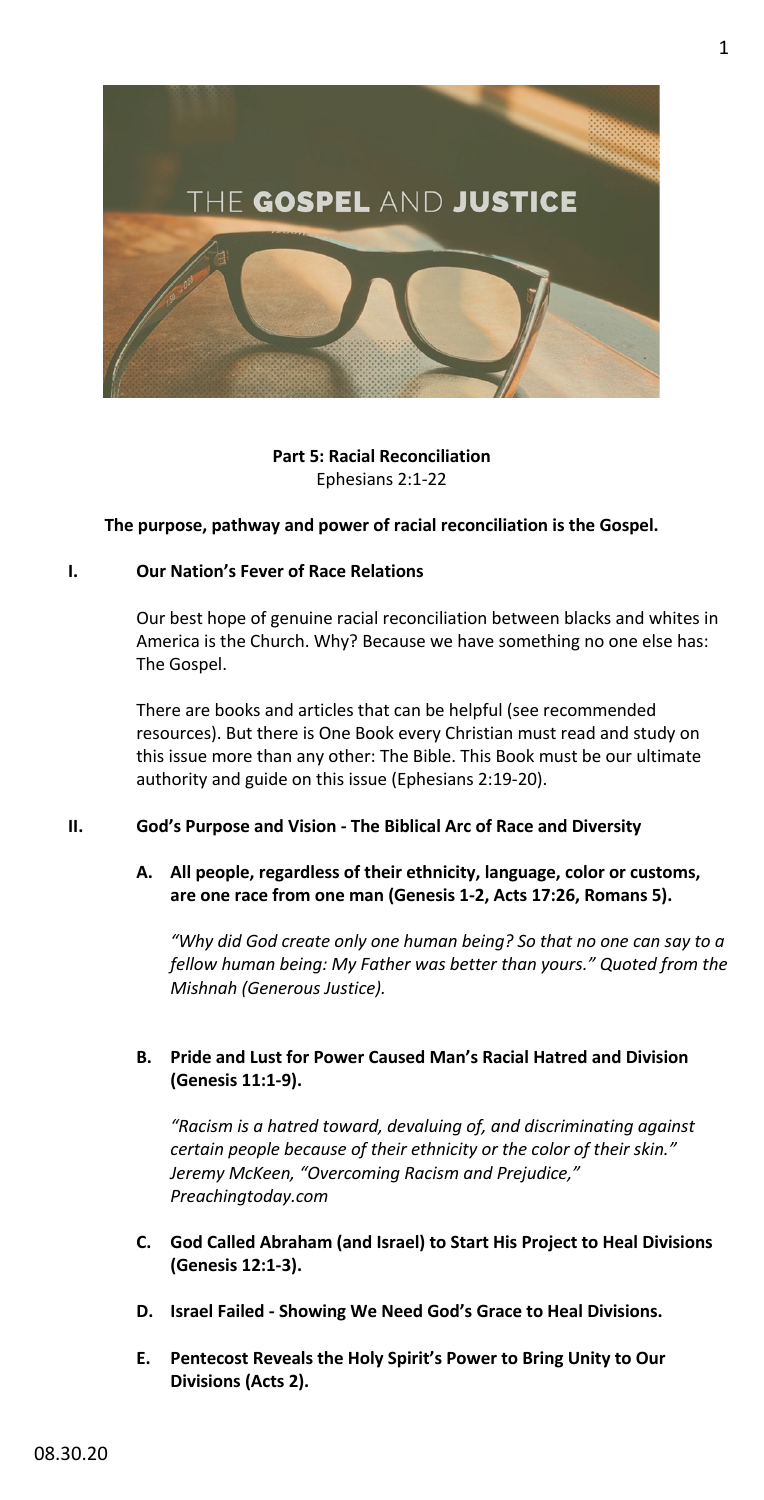### **F. God's Vision is a Diverse Community of Love Unified in Jesus (Revelation 7:9).**

*"After this I looked and there was a great multitude that no one could count from every nation, tribe, people, and language, standing before the throne and in front of the Lamb…." Revelation 7:9*

## **G. The Fruit of the Gospel is a New, Diverse Community of Love Unified in Jesus (Ephesians 2:11-22, Galatians 2:11-21, 1 Peter 2:9-12).**

*"For he himself is our peace, who has made the two one and has destroyed the barrier, the dividing wall of hostility …. His purpose was to create one new humanity out of the two, thus making peace, and in this one body to reconcile both of them to God through the cross, by which he put to death their hostility." Ephesians 2:14-16*

# **III. God's Pathway and Power for Racial Reconciliation**

# *A. God's Pathway for Racial Reconciliation is the Cross.*

*"But now in Christ Jesus you who once were far away have been brought near through the blood of Christ. …His purpose was to create in himself one new man out of the two, thus making peace, and in this one body to reconcile both of them to God through the cross, by which he put to death their hostility." Ephesians 2:13, 15-16.*

The Cross demonstrates two crucial realities:

1. Every person has equal dignity before God, because they are made in His image (Genesis 1:27).

*"Biological arguments for racism may have been common before 1859, but they increased by enormous proportions following the acceptance of evolutionary theory." Stephen Jay Gould, leading evolutionist commenting on the publication of Charles Darwin's "On Origin of Species by Means of Natural Selection, or the Preservation of Favoured Races in the Struggle for Life"*

2. Every person is a sinner needing God's forgiveness through the death of Jesus Christ. We are all bent with an inner virus and disability the Bible calls sin (Romans 3:21-26, Ephesians 2:1-10).

Sin is like a carnival mirror that distorts the way we see ourselves, each other and God.

Note: (see videos) Contrary to "Critical Theory," there are not classes of people more sinful than others or more inherently racist than others. Prejudice is a human problem, because sin is universal (Romans 3:21-26, Ephesians 2:1-3).

*"Racial prejudice is wrong because it is a denial of the very principle that all human beings are equally sinful and saved by only the grace of God. A deep grasp of the gospel of grace, Paul says, should erode our racial biases." Tim Keller, "Generous Justice"*